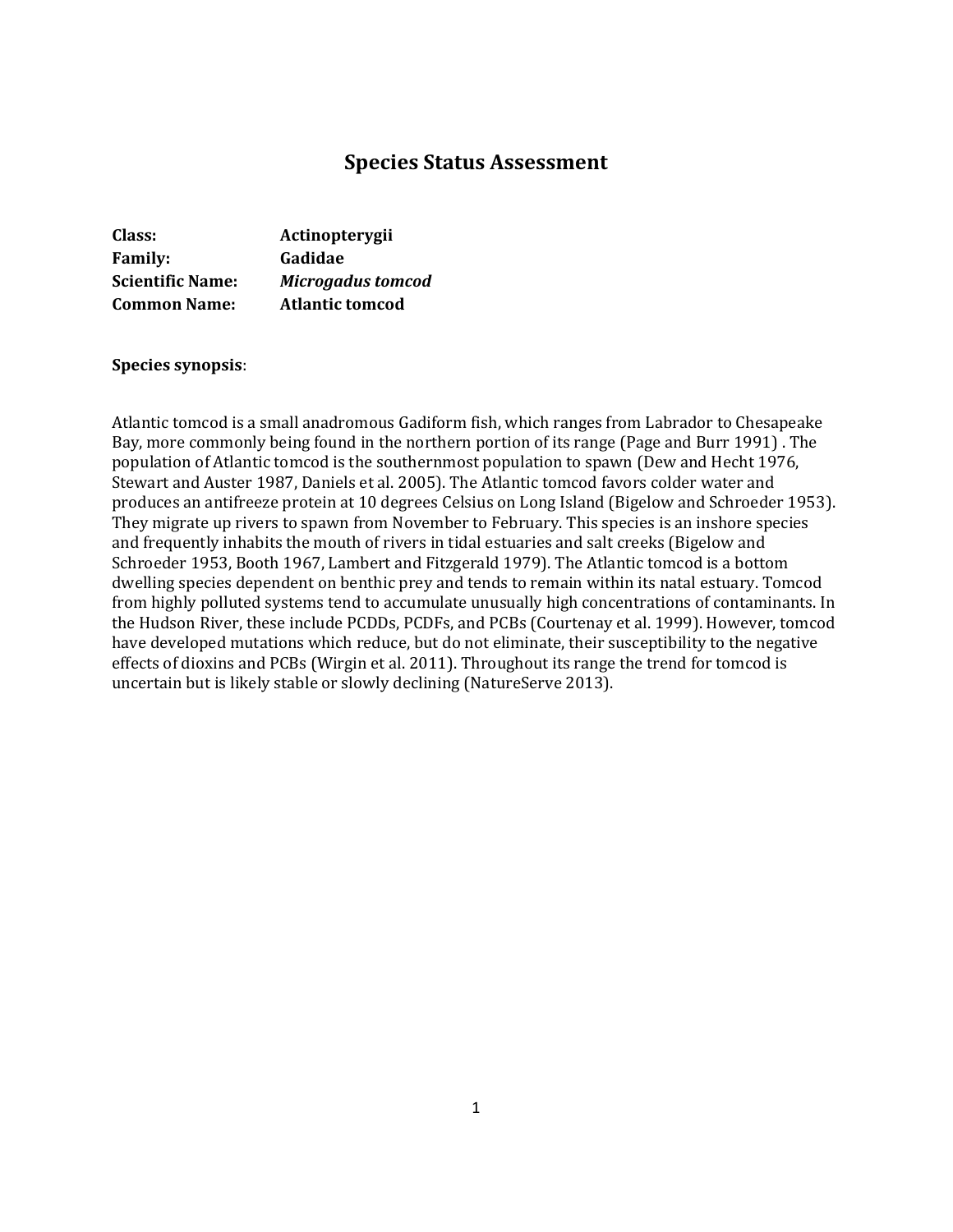### **I. Status**

## **a. Current and Legal Protected Status**

- **i. Federal \_\_\_\_ Not listed\_\_\_\_\_\_\_\_\_\_\_\_\_\_\_\_\_\_\_ Candidate? \_\_No\_\_\_**
- ii. New York <u>Mot listed; SGCN</u>

## **b. Natural Heritage Program Rank**

- **i. Global \_\_\_G5\_\_\_\_\_\_\_\_\_\_\_\_\_\_\_\_\_\_\_\_\_\_\_\_\_\_\_\_\_\_\_\_\_\_\_\_\_\_\_\_\_\_\_\_\_\_\_\_\_\_\_\_\_\_**
- **ii. New York \_\_\_S3\_\_\_\_\_\_\_\_\_\_\_\_\_\_\_\_\_\_ Tracked by NYNHP? \_\_No\_\_**

## **Other Rank:**

United States and Canada National Status: N5 (5 December 1996) IUCN Redlist: Least Concern New York Natural Heritage Program: Watch List

## **Status Discussion:**

In the 20th century, Commercial fisheries for Atlantic tomcod had steadily declined and were closed by the mid-20th century. The last reported commercial catch was in 1985 from New York (Fried and Shultz 2006). IUCN Redlist says populations are likely stable or only declining very slowly.

## **II. Abundance and Distribution Trends**

## **a. North America**

**i. Abundance**

**\_ X\_\_ declining \_\_\_\_\_increasing \_\_ \_\_\_ stable \_\_\_\_\_\_unknown**

**ii. Distribution:**

**\_\_\_\_\_ declining \_\_\_\_\_increasing \_\_X\_\_ stable \_\_\_\_\_unknown**

Time frame considered: 1980s-present (slow decline or stable)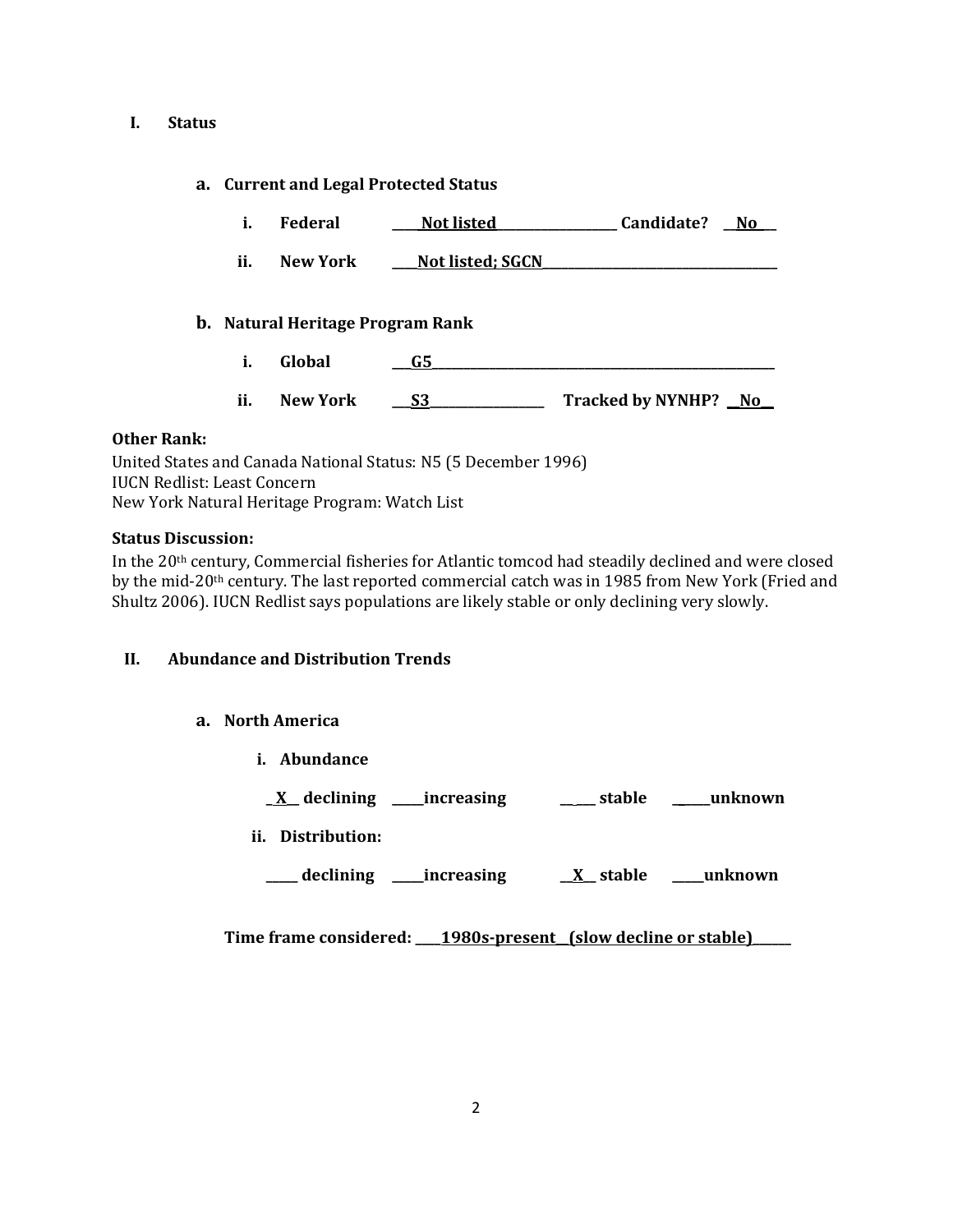- **b. Regional** 
	- **i. Abundance**

| ii. Distribution:                                                      |                           |                         |
|------------------------------------------------------------------------|---------------------------|-------------------------|
|                                                                        |                           |                         |
| Regional Unit Considered: ___ Northeast (severe decline) _____________ |                           |                         |
| Time Frame Considered: 1980s-present 1980s-production                  |                           |                         |
|                                                                        |                           |                         |
| c. Adjacent States and Provinces                                       |                           |                         |
| <b>CONNECTICUT</b>                                                     | Not Present ____          | No data                 |
| <i>i.</i> Abundance                                                    |                           |                         |
|                                                                        | X declining __ increasing | ___ stable domain manus |

**ii. Distribution:**

| $\underline{X}$ declining<br>increasing | stable | unknown |
|-----------------------------------------|--------|---------|
|-----------------------------------------|--------|---------|

Time frame considered: \_\_Severe decline from 1985-present \_\_\_\_\_\_\_\_\_\_\_\_\_\_\_\_\_\_\_\_\_\_ Listing Status: \_\_\_\_\_\_\_\_\_\_\_\_\_\_\_\_\_\_Not listed\_\_\_\_\_\_\_\_\_\_\_\_\_\_\_\_\_\_\_\_\_ SGCN? \_\_Yes\_\_\_\_\_

**MASSACHUSETTS** Not Present \_\_\_\_\_\_\_\_\_\_\_ No data  $\underline{X}$ 

- **i. Abundance**
	- **\_\_\_\_\_ declining \_\_\_\_\_ increasing \_\_\_\_\_ stable \_\_\_\_\_unknown**
- **ii. Distribution:**
- **\_\_\_\_\_ declining \_\_\_\_\_ increasing \_\_\_\_\_ stable \_\_\_\_\_unknown**

| Time frame considered: Not specified |            |          |
|--------------------------------------|------------|----------|
| Listing Status:                      | Not listed | SGCN? No |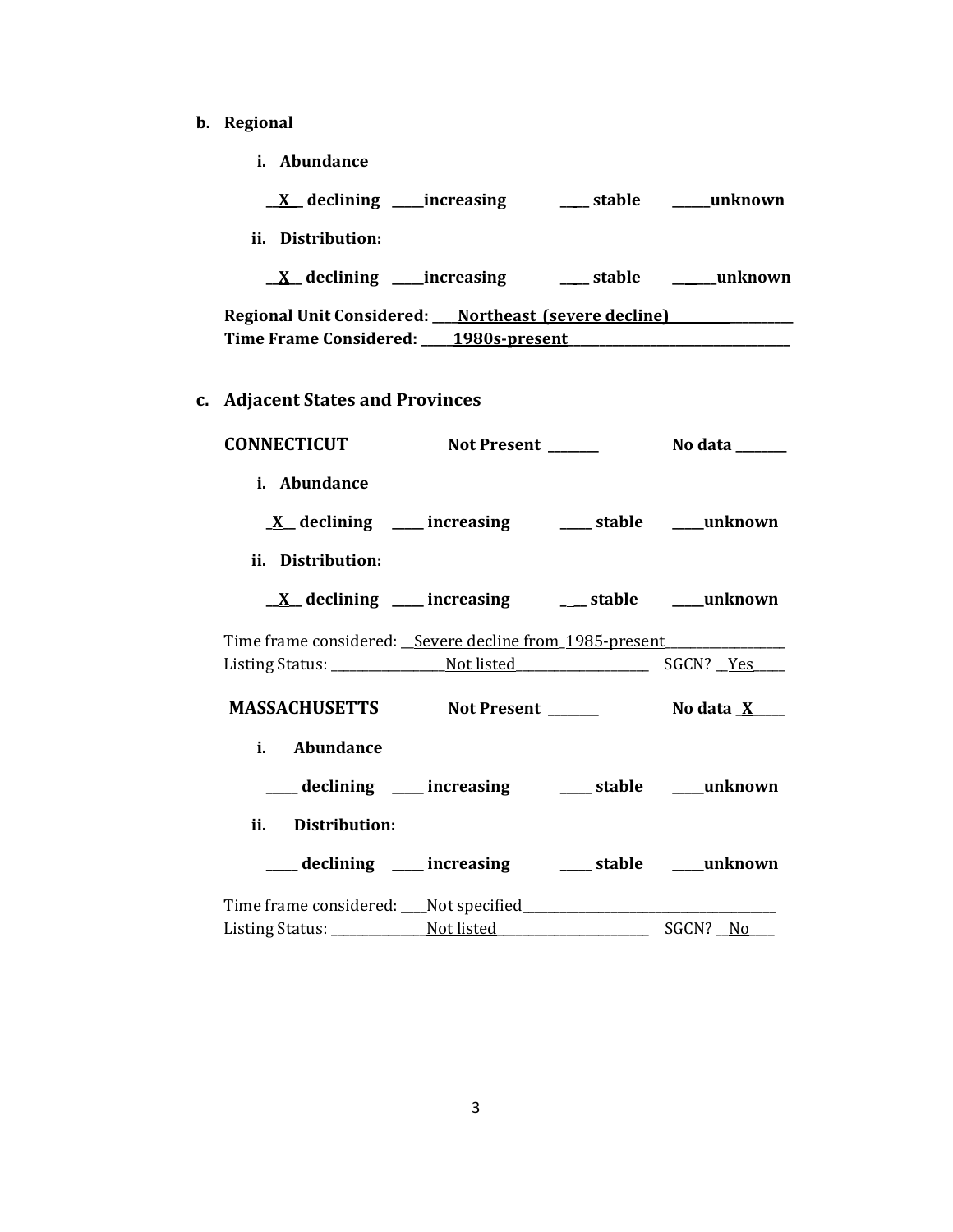| <b>NEW JERSEY</b>                                                                                                                       | Not Present ______  | No data $X$                     |
|-----------------------------------------------------------------------------------------------------------------------------------------|---------------------|---------------------------------|
| i. Abundance<br>___ declining ___ increasing ___ stable ___ unknown                                                                     |                     |                                 |
| ii. Distribution:                                                                                                                       |                     |                                 |
| ___ declining ___ increasing ___ stable ___ unknown                                                                                     |                     |                                 |
|                                                                                                                                         |                     |                                 |
|                                                                                                                                         |                     |                                 |
| <b>ONTARIO</b>                                                                                                                          | Not Present $X$     | No data $\_\_\_\_\_\_\_\_\_\_\$ |
| <b>PENNSYLVANIA</b>                                                                                                                     | Not Present $X_{-}$ | No data _____                   |
| <b>QUEBEC</b>                                                                                                                           | Not Present $X$     | No data ______                  |
| <b>VERMONT</b>                                                                                                                          | Not Present $X$     | No data ______                  |
| d. NEW YORK<br>i. Abundance                                                                                                             |                     | No data ______                  |
| $\underline{X}$ declining ____ increasing _____ stable _____ unknown                                                                    |                     |                                 |
| ii.<br>Distribution:<br>$X$ declining ___ increasing ___ stable ___ unknown<br>Time frame considered: Severe decline from 1980s-present |                     |                                 |

## **Monitoring in New York.**

Annual surveys are conducted by the Hudson River Estuary Monitoring Program.

## **Trends Discussion:**

Tomcod historically ranged from Labrador south to Virginia, however, that are no recent records of spawning occurring in any drainages south of the Hudson River (Scott and Crossman 1973, Dew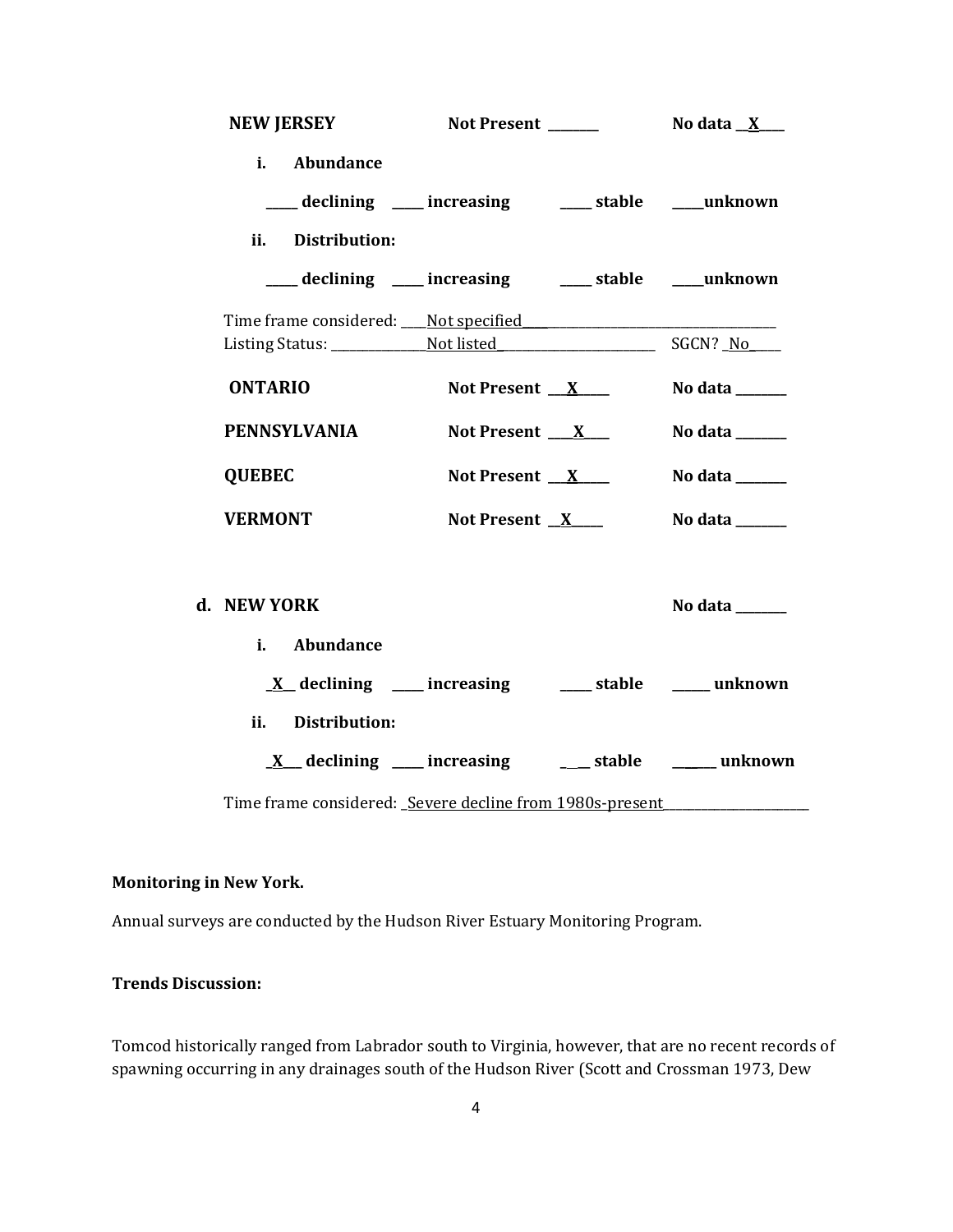and Hecht 1976). Monitoring programs for the Atlantic tomcod indicate that it is scarce and/or declining throughout its range (Gottschall and Pacileo 2004, Molnar 2004, Millstone Environmental Laboratory 2005, ASA Analysis and Communication 2005). Recent surveys show populations to be declining in the Hudson River (Daniels et al. 2005).



Figure 1. Atlantic tomcod lives in the Lower Hudson Estuary and this is the only place with spawning and a sustained population. Most of their records come from brackish waters but some are from farther upstream. It has declined in abundance in the last 30 years (D. Carlson, personal communication). Map created by Carlson and Daniels, NYSDEC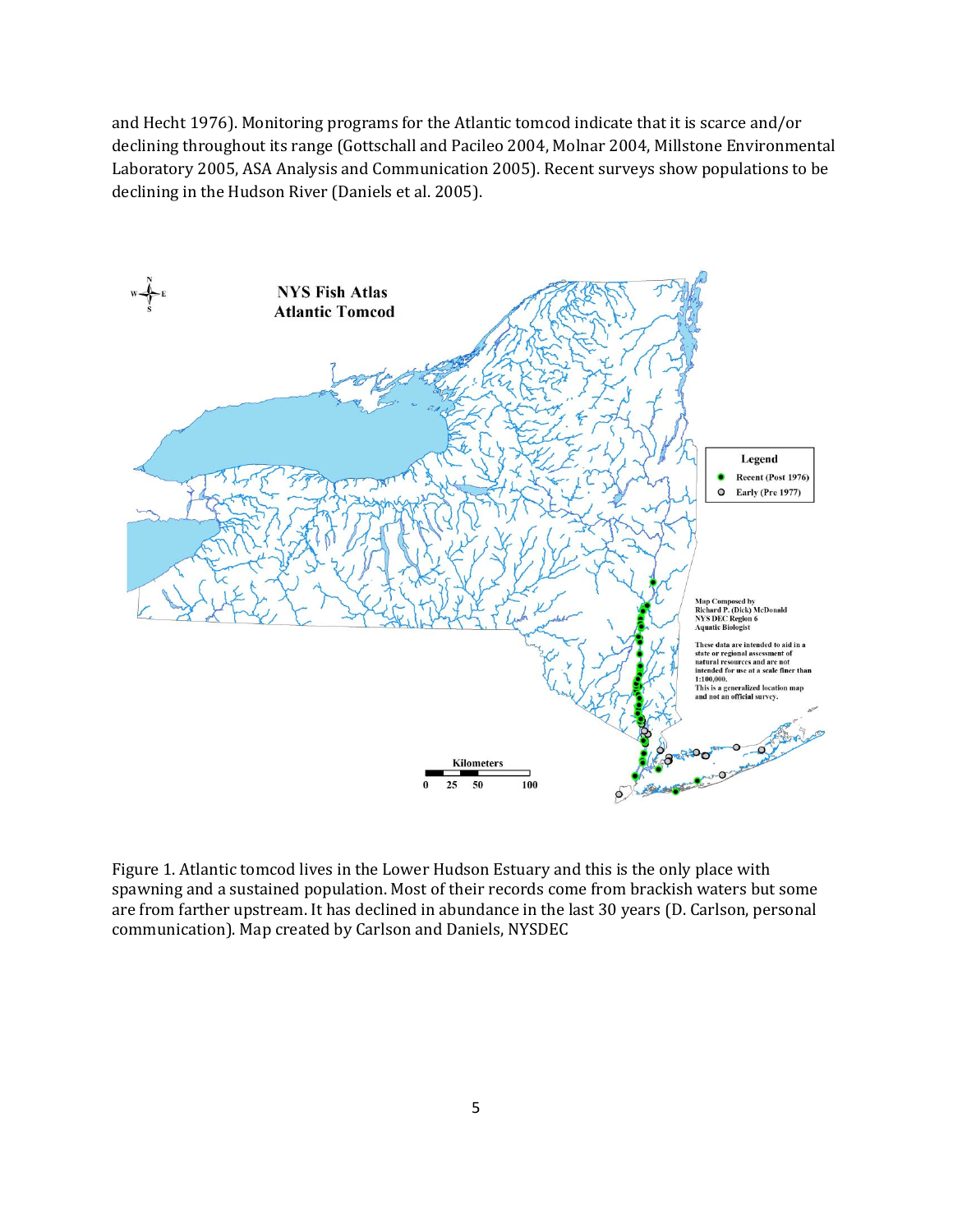

Figure 2: Distribution of Atlantic tomcod by watershed (NatureServe 2013).



Figure 3: Conservation status of Atlantic tomcod in North America (NatureServe 2013)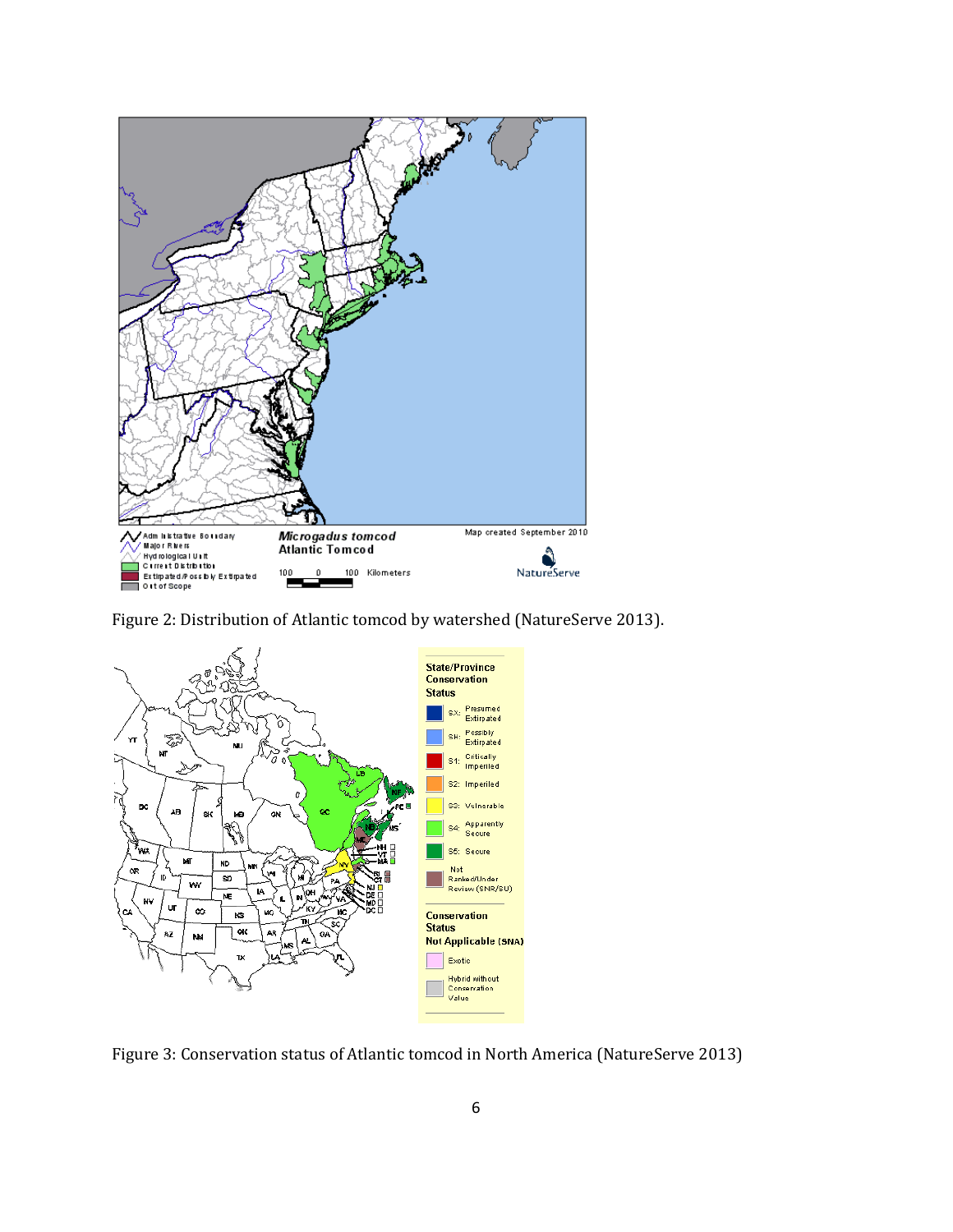### **III. New York Rarity, if known:**

| <b>Historic</b> | # of Animals | # of Locations | % of State |
|-----------------|--------------|----------------|------------|
| prior to 1970   |              |                |            |
| prior to 1980   |              |                |            |
| prior to 1990   |              |                |            |

#### **Details of historic occurrence:**

Atlantic tomcod historically occurred in bays surrounding Long Island and within the Hudson River (M. Richards and D. Carlson, personal communication). See locations in Table 1.

| <b>Current</b> | # of Animals | # of Locations | % of State |
|----------------|--------------|----------------|------------|
|                |              |                |            |
|                |              |                |            |

# **Details of current occurrence:**

Atlantic tomcod occur in bays surrounding Long Island and within the Hudson River (M. Richards and D. Carlson, personal communication). See locations in Table 1.

Table 1: Data from the Western Long Island Seine Survey (1984-2012), Crustaceans WLIS Lobster Trawl Survey (2004), and the Peconic Bay Small Mesh Trawl Survey (2007-2012). Years listed below only represent years with Atlantic tomcod occurrences, not necessarily the total duration of the surveys.

| Waterbody                   | <b>Years Present</b>                                                  |
|-----------------------------|-----------------------------------------------------------------------|
| Cold Spring Harbor          | 2001, 2003-2010                                                       |
| <b>Flanders Bay</b>         | 2011                                                                  |
| Great Peconic Bay           | 2007, 2009, 2011                                                      |
| Great South Bay Brookhaven  | 1985, 1988, 1989, 1990                                                |
| Great South Bay Islip       | 2001                                                                  |
| Hempstead Harbor            | 1984-1986,1988,1990,2006-2011                                         |
| Jamaica Bay                 | 1984,1985,1987-1991,1994,1996,1997,2000,2001,2003-2005,2008,2010,2011 |
| Little Neck Bay             | 1984-2011                                                             |
| Little Peconic Bay          | 2007,2009-2011                                                        |
| Long Island Sound West      | 1990,2004                                                             |
| Manhasset Bay               | 1984-1991,1994-2001,2003,2005,2007-2011                               |
| Noyack Bay                  | 2009,2011                                                             |
| Oyster Bay Harbor           | 2004-2006,2010                                                        |
| Port Jefferson Harbor       | 1988, 1994, 1996, 1997, 2001, 2003-2005                               |
| <b>Shelter Island Sound</b> | 2009,2011                                                             |
| Shinecock Bay               | 1987                                                                  |
| <b>Staten Island</b>        | 1984, 1986, 1988, 1989                                                |
| <b>Stony Brook Harbor</b>   | 1993                                                                  |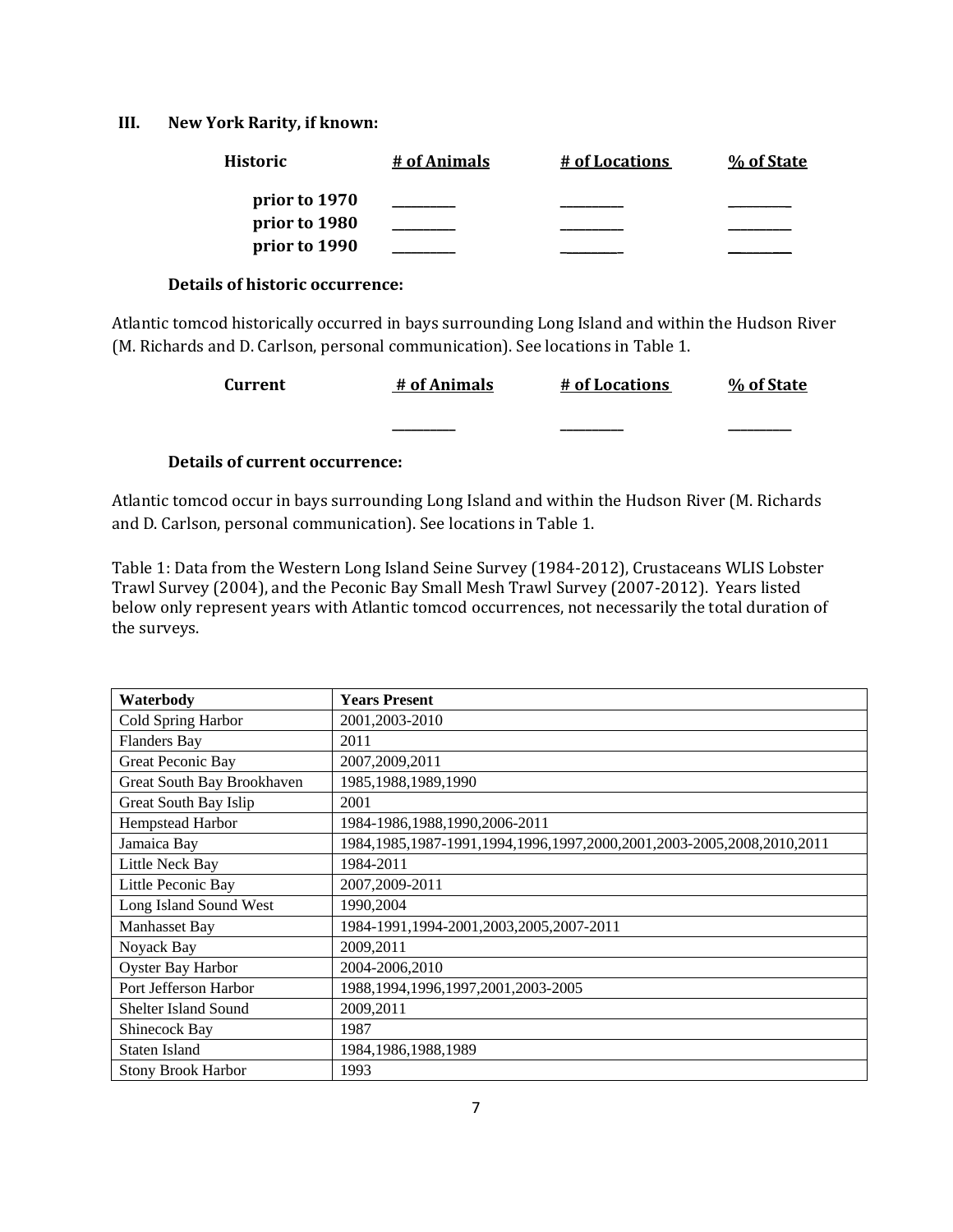#### **New York's Contribution to Species North American Range:**

| % of NA Range in New York | <b>Classification of New York Range</b> |  |  |
|---------------------------|-----------------------------------------|--|--|
| $\mu$ 100 (endemic)       | Core                                    |  |  |
| $-76-99$                  | <u>X</u> Peripheral                     |  |  |
| 51-75                     | __ Disjunct                             |  |  |
| 26-50                     | Distance to core population:            |  |  |
| $X$ 1-25                  |                                         |  |  |

#### **IV. Primary Habitat or Community Type:**

- **1.** Estuarine, Brackish Shallow Subtidal
- **2.** Estuarine Subtidal, Tidal River
- **3.** Estuarine, Brackish Intertidal, Benthic Geomorphology, Tidal Creek

#### **Habitat or Community Type Trend in New York:**

| Declining                  | <b>X</b> Stable                               | Increasing |  | Unknown |  |
|----------------------------|-----------------------------------------------|------------|--|---------|--|
|                            | Time frame of decline/increase: Not specified |            |  |         |  |
| <b>Habitat Specialist?</b> |                                               | <b>Yes</b> |  | No.     |  |
| <b>Indicator Species?</b>  |                                               | Yes.       |  | N0      |  |

#### **Habitat Discussion:**

Tomcod are found around the mouth of rivers in tidal estuaries, salt creeks and as far upstream as the head of tide in tributary streams (Bigelow and Schroeder 1953, Booth 1967, Lambert and Fitzgerald 1979). Atlantic tomcod prefer cold water and avoid the warm waters of small streams and shallow coastal areas. Tomcod spawn on substrates of ledge, boulders and cobble or near shore in shallow water full of ice and slush (Booth 1967, Peterson et al. 1980). There are no recordings of individuals in waters greater than 26°C (Howe 1971).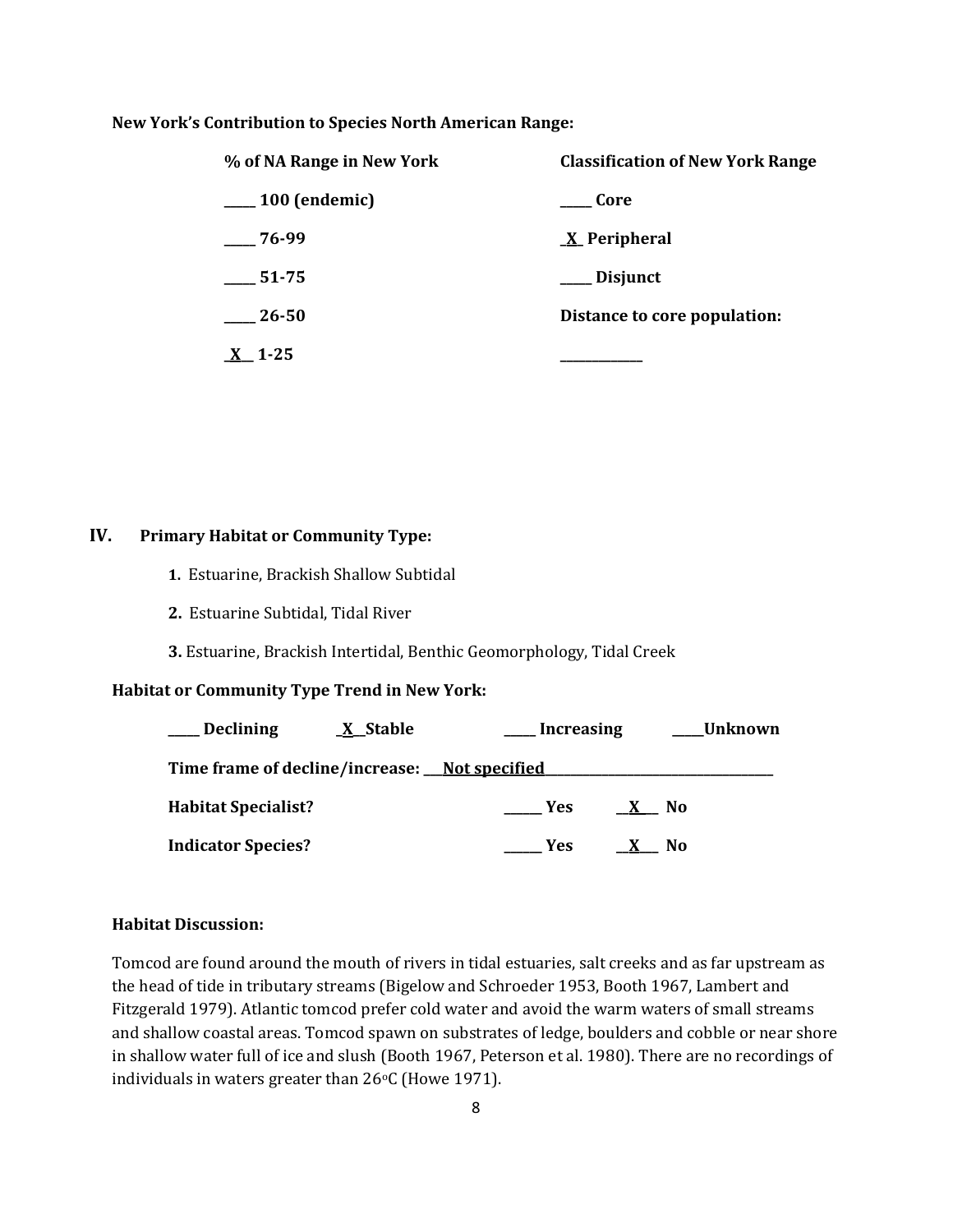**V. New York Species Demographics and Life History**

**\_\_X\_\_ Breeder in New York**

- **\_X\_\_ Summer Resident**
- **\_X\_\_ Winter Resident**
- **\_X\_\_ Anadromous**

**\_\_\_\_\_ Non-breeder in New York**

- **\_\_\_\_\_ Summer Resident**
- **\_\_\_\_\_ Winter Resident**
- **\_\_\_\_\_ Catadromous**

**\_\_\_\_\_ Migratory only**

**\_\_\_\_\_Unknown**

## **Species Demographics and Life History Discussion:**

Atlantic tomcod are a short lived, winter-spawning, anadromous species. The average lifespan is 4 years (Salinas and McLaren 1983). In the Hudson, tomcod have only 3 age classes and individuals older than 1 are rare (Waldman 2006). Atlantic tomcod spawn from November to February, with a peak in January (Howe 1971). Females ranging 170-340 mm in length produce an average of 20,000 benthic eggs. Adult tomcod feed on crustaceans, polycheate worms, small mollusks and fish, with juveniles mostly feeding on copepods and small amphipods (Howe 1971). Juvenile growth rates slow during warm summer months (Fried and Shultz 2006). Adults mature at 9 months and are capable of spawning at 11 months (Waldman 2006). Between April to November juveniles are most abundant in the Tappan Zee and West Point regions and south to Manhattan (Dew and Hecht 1994). During the summer, distributions advance upriver with the salt front (Klauda et al. 1988).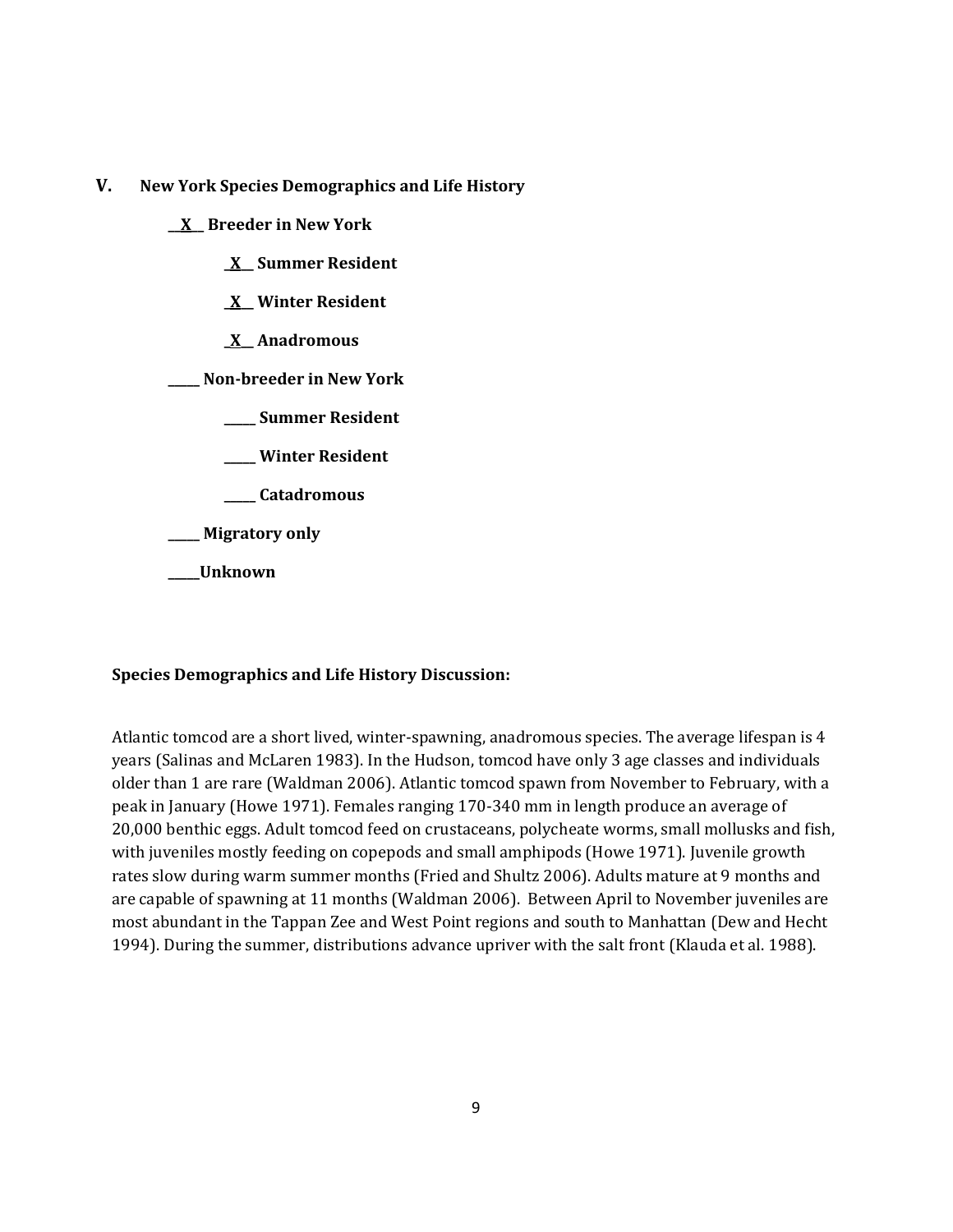# **VI. Threats:**

High water temperatures during summer subject Atlantic tomcod to stress and will become a more acute problem should the region's temperatures increase with global warming. Predation from rebounding piscivorous fish species, particularly striped bass, may also negatively affect local populations. Liver cancer, possibly related to chemical contamination, is a common problem for tomcod in the Hudson River (Fried and Shultz 2006). This species is threatened by sewage and areas with low/depleted dissolved oxygen (NYSDEC 2005).

# **Are there regulatory mechanisms that protect the species or its habitat in New York?**

**\_\_\_\_\_\_\_ No \_\_\_\_\_ Unknown \_\_X\_\_ Yes** 

Commercial take of Atlantic tomcod in the Hudson River is allowed from 1 November through 1 March using fyke nets. The take of tomcod using gill nets is limited from 1 November through 30 November (NYSDEC 2012).

The Protection of Waters Program provides protection for rivers, streams, lakes, and ponds under Article 15 of the NYS Conservation Law.

# **Describe knowledge of management/conservation actions that are needed for recovery/conservation, or to eliminate, minimize, or compensate for the identified threats:**

Management needs identified in the Comprehensive Wildlife Conservation Strategy (CWCS) in New York are:

- Identify factors (environmental or otherwise) that affect population size
- Maintain Hudson stock at stable or increasing abundance
- Maintain optimum water quality in spawning, nursery and congregating habitats
- Conduct periodic estimate of adult population size.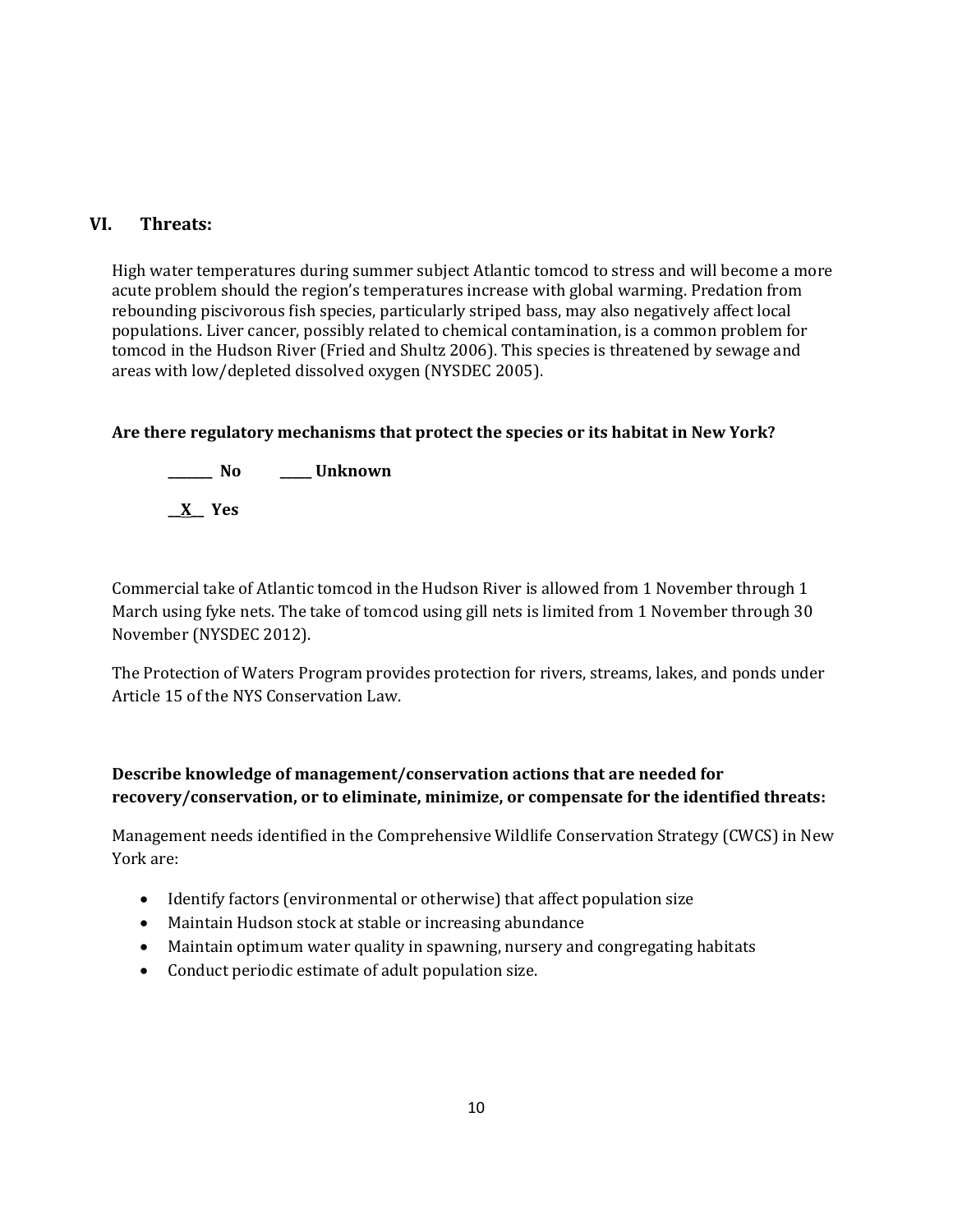## **VII. References**

- ASA Analysis & Communication. 2005. 2003 Year class report for the Hudson River Estuary Monitoring Program. Washingtonville, New York.
- Bigelow, H.B. and W.C. Schroeder. 1953. Fishes of the Gulf of Maine. Washington, United States Government Printing Office
- Booth, R.A. 1967. A description of the larval stages of the tomcod, *Microgadus tomcod*, with comments on its spawning ecology. Storrs, CT, University of Connecticut.
- Carlson, D. 2013. E-mail and excel file about the population distribution of Atlantic tomcod in New York. Personal communication.
- Courtenay, S., C. Grunwald, G.-L. Kreamer, W. L. Fairchild, J. T. Arsenault, M. Ikonomou, and I. Wirgin. 1999. A comparison of the dose and time response of cytochrome P4501A1 mRNA induction in chemically treated Atlantic tomcod from two populations. Aquatic Toxicology 47:43-69.
- Daniels, R.A., K.E. Kimburg, R.E. Schmidt, D.L. Strayer, and R.C. Chambers. 2005. Changes in fish assemblages in the tidal Hudson River, New York. American Fisheries Society Symposium 45: 471-503.
- Dew, C.B. and J.H. Hecht. 1976. Ecology and population dynamics of Atlantic tomcod, (*Microgadus tomcod*) in the Hudson River Estuary. In Hudson River ecology, fourth symposium on Hudson River Ecology, The Hudson River Environmental Society, Inc. New Paltz, New York.
- Dew, C. B., and J. H. Hecht. 1994. Recruitment, growth, mortality, and biomass production of larval and early juvenile Atlantic tomcod in the Hudson River estuary. Transactions of the American Fisheries Society 123:681-702.
- Fried H.A and E.T. Shultz 2006. Anadromous rainbow smelt and tomcod in Connecticut: Assessment of populations, conservations status and need for restoration plan. Department of Ecology and Evolutionary Biology Articles. Paper 18. <http://digitalcommons.uconn.edu/eeb\_articles/18>.
- Gottschall, K.F. and D.J. Pacileo. 2004. Job 2. Marine finfish Survey. Part 1. Long Island trawl survey. 53-178. In: A study of marine recreational fisheries in Connecticut. Federal Aid in Sport Fish Restoration F-54-R-23 Annual Performance Report. State of Connecticut, Department of Environmental Protection, Bureau of Natural Resources, Marine Fisheries Division.
- Howe, A.B. 1971. Biological investigations of Atlantic tomcod *Microgadus tomcod* (Walbaum), in the Weweantic River Estuary, Massachusetts, 1967. M.S. Thesis. University of Massachusetts, Amherst. 82 pp.
- Klauda, R. J., R. E. Moos, and R. E. Schmidt. 1988. Life history of Atlantic tomcod, Microgadus tomcod, in the Hudson River estuary, with emphasis on spatio-temporal distribution and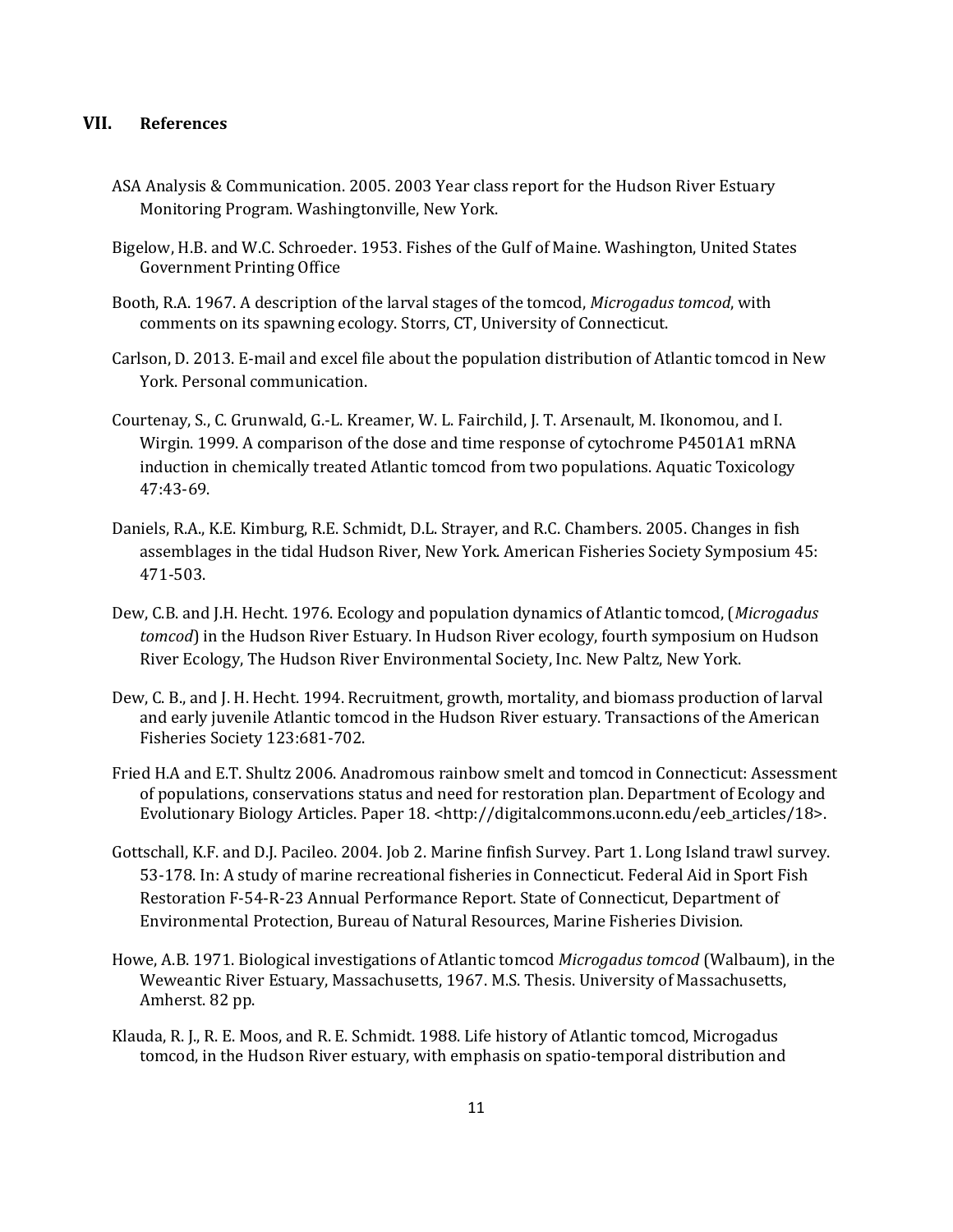movements, p. 219-251 In C. L. Smith (ed.), Fisheries Research in the Hudson River. State University of New York Press, Albany.

- Lambert, Y. and G. J. Fitzgerald. 1979. Summer food and movements of the Atlantic tomcod, *Microgadus tomcod* (Waldbaum), in a small tidal creek. The Canadian Naturalist 106: 555-559.
- Molnar, D.R. 2004. Job 2. Marine finfish survey. Part 2. Estuarine seine survey. 179-194. In: A study of marine recreational fisheries in Connecticut. Federal Aid in Sport Fish Restoration F-54-R-23 Annual Performance Report. State of Connecticut, Department of Environmental Protection, Bureau of Natural Resources, Marine Fisheries Division.
- Millstone Environmental Laboratory. 2005. Monitoring the marine environment of Long Island Sound a Millstone Power Station: 2004 Annual Report. Millstone Power Station, Dominion Resources Services, Inc., Waterford, Connecticut.
- NatureServe. 2013. NatureServe Explorer: An online encyclopedia of life [web application]. Version 7.1. NatureServe, Arlington, Virginia. Available http://www.natureserve.org/explorer. (Accessed: October 24, 2013).
- New York State Department of Environmental Conservation. 2005. New York State Comprehensive Wildlife Conservation Strategy. http://www.dec.ny.gov/index.html.
- New York State Department of Environmental Conservation. 2012. NYCRR: Chapter 1-Fish and Wildlife Part 36.3 Commercial fishing in the Hudson River <http://www.dec.ny.gov/regs/4018.html#12904>. Accessed 15 April 2013.
- Page, L.M. and Burr, B.M. 1991. *A field guide to freshwater fishes: North America north of Mexico*. Houghton Mifflin Company, Boston, Massachusetts.
- Peterson, R. H., P. H. Johansen and J. L. Metcalfe. 1980. Observations on early life stages of Atlantic tomcod, *Microgadus tomcod*. Fisheries Bulletin 78: 147-158.
- Richards, M. 2013. Email and excel file discussing occurrence data for Atlantic tomcod in New York. Personal communication.
- Salinas, I. M., and I. A. McLaren. 1983. Seasonal variation in weight-specific growth rates, feeding rates, and growth efficiencies in *Microgadus tomcod.* Canadian Journal of Fisheries and Aquatic Sciences 40:2197-2200.
- Scott, W.B. and E.J. Crossman. 1973. Freshwater fishes of Canada. Fisheries Research Board of Canada Bulletin 184:996.
- Steward, L.L. and P.J. Auster. 1987. Species profiles: life history and environmental requirements of coast fishes and invertebrates (North Atlantic): Atlantic tomcod. U.S. Fish and Wildlife Service Biological Report 82(11.76). U.S. Army Corps of Engineers, RT El-82-4, Washington D.C., Vicksburg , Mississippi.